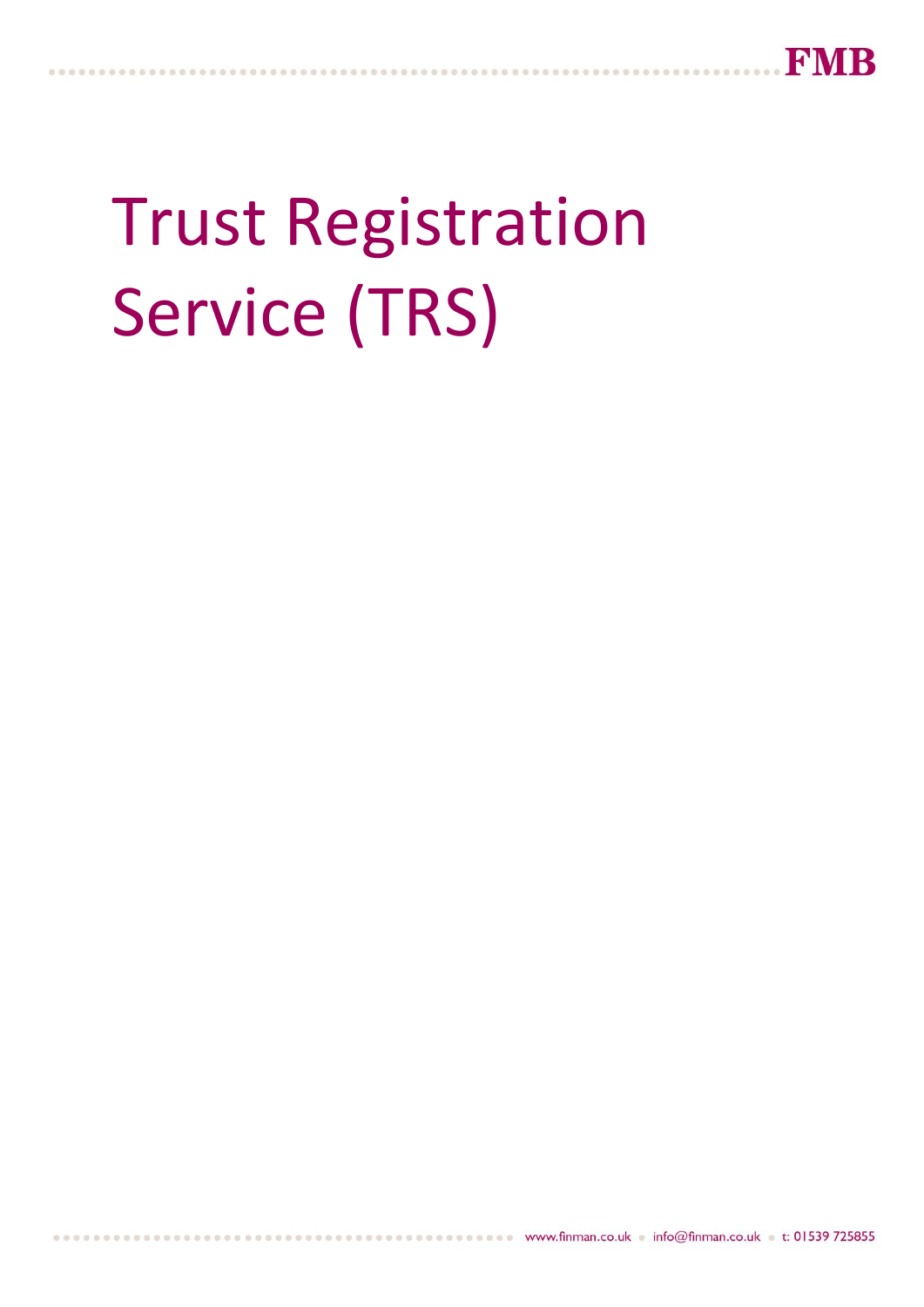# Background

The TRS was set up by HMRC to comply with Money Laundering regulations and requires trustees and agents to register and update the trust records online.

## Deadline

The deadline for registrations for non-taxable trusts in existence on or after 6 October 2020 is the 1 September 2022. Non-taxable trusts created after 1 September 2022 must register within 90 days.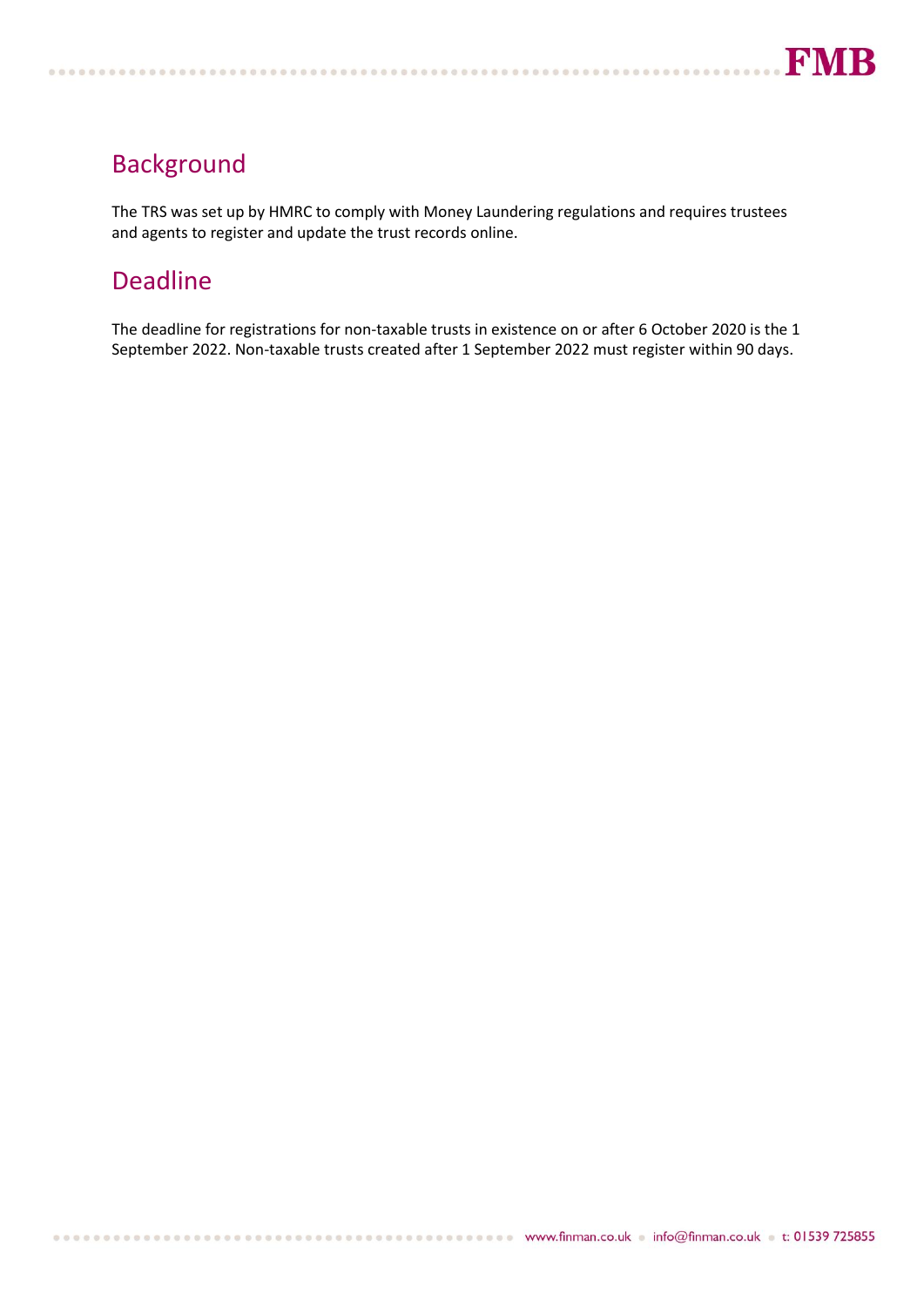## Process

#### Government Gateway

Before you can register a trust as a trustee, you need to have an Organisation Government Gateway user ID and password. If you do not have one, you can create one the first time you register. You'll need a government gateway user ID for each trust you want to register. You'll need your full name and an email address that will be linked to the trust's Government Gateway account.

https://www.access.service.gov.uk/registration/email

Once the user ID has been created, the trustee will be asked for the type of account they need. The correct account to select for a trust is Organisation.

Unique Taxpayer Reference (UTR) / Unique Reference Number (URN) If you are registering a trust that is liable to tax, HMRC will send the lead trustee a UTR, usually within 15 working days. You'll need the UTR to start filing Self-Assessment tax returns.

If the trust is not liable to pay tax, you can get your URN by logging back into the service following submission of the registration.



#### Claim the Trust

In order to 'claim' the trust, you should sign in at: https://www.access.service.gov.uk/login/signin/creds

You will need the trust's UTR / URN and details of the trust's original registration. You will be asked to provide details that HMRC already knows about the trust from the original registration (or the latest update) in order to 'claim' it. This could be the name, date of birth and national insurance number of the lead trustee or another person associated with the trust – which could be one of the trustees, beneficiaries or settlors. You can check the details entered and will be told if you have successfully claimed the trust. If you do not enter the correct details, you will get a message that your answers do not match the details HMRC holds about the trust. You will have three attempts to enter the correct information. If you are unsuccessful after the third attempt you will be locked out and will have to repeat the process after 30 minutes.

#### Trust Registration Service

Once you have a Government Gateway login and either a UTR or URN you can register the trust: https://www.access.service.gov.uk/login/signin/creds

We recommend that you compile all the necessary information to help make the registration process as smooth as possible.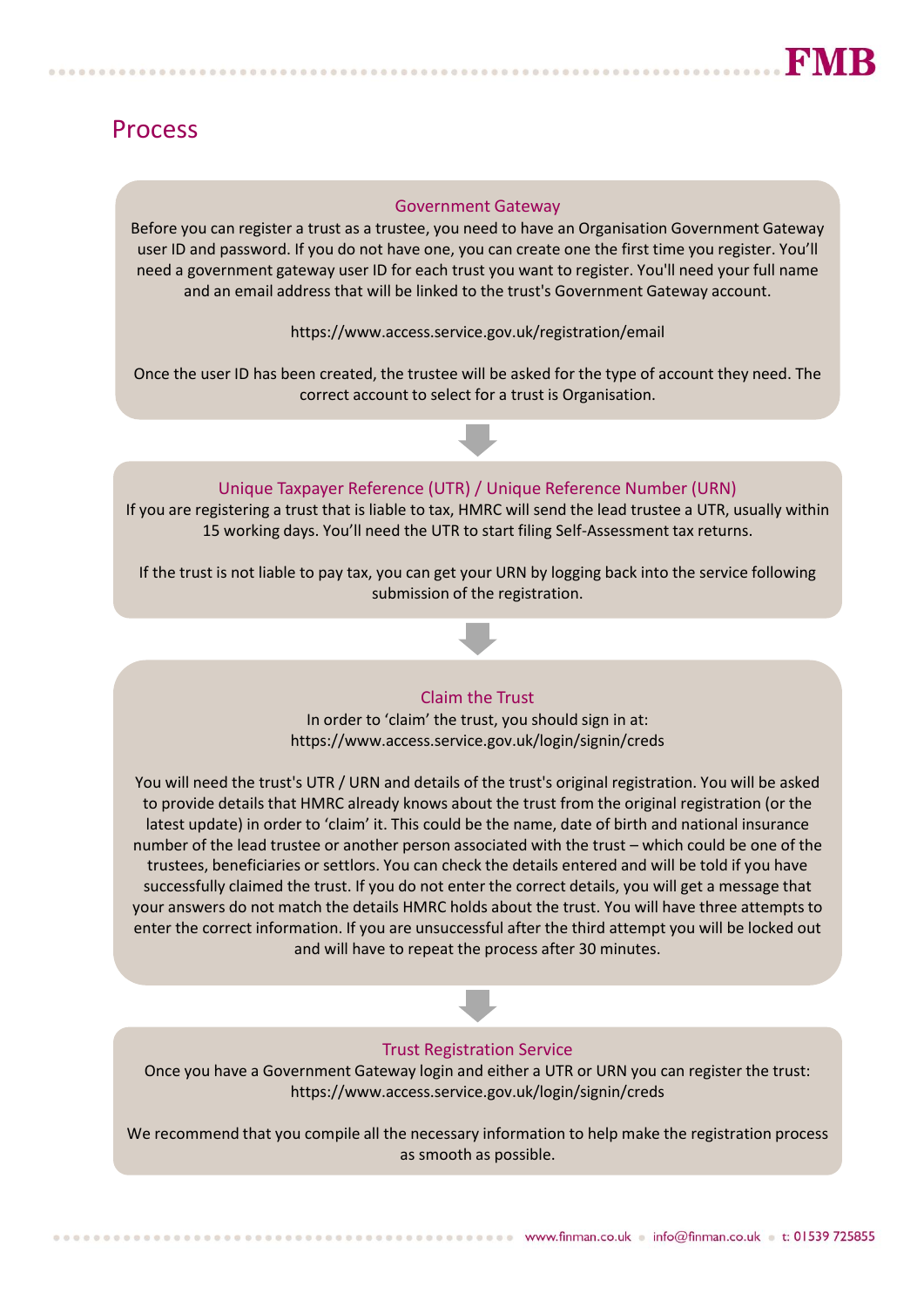# Information Required

#### Trust

............

| The name of the trust                                                                                                                                                                                                                                                                                                                            |  |
|--------------------------------------------------------------------------------------------------------------------------------------------------------------------------------------------------------------------------------------------------------------------------------------------------------------------------------------------------|--|
| The date the trust was created<br>This is the date that assets were first settled into trust.<br>For trusts created by will, this is the date of death of<br>the settlor.                                                                                                                                                                        |  |
| <b>Correspondence address</b>                                                                                                                                                                                                                                                                                                                    |  |
| <b>Country of tax residency</b>                                                                                                                                                                                                                                                                                                                  |  |
| Are all or some of the trustees based in the<br>UK?                                                                                                                                                                                                                                                                                              |  |
| Are any of the settlors based in the UK?                                                                                                                                                                                                                                                                                                         |  |
| If the trust is an express trust or not?<br>An express trust is one that is intentionally declared by<br>the creator of the trust (settlor or testator, if the trust<br>is created by a will). Essentially the legal owner holds<br>the property on trust for a specific beneficiary.                                                            |  |
| Has the trust acquired UK land or property<br>since 6 October 2020?                                                                                                                                                                                                                                                                              |  |
| Is the trust listed on a European Economic<br>Area (EEA) register?<br>Some EEA countries have their own register of trusts.<br>This question is asking whether the trust is already<br>listed on one of these registers.<br>Does the trust have a business relationship<br>in the UK?<br>This question is only relevant if the trust is a non-UK |  |
| trust with at least one UK-resident trustee.                                                                                                                                                                                                                                                                                                     |  |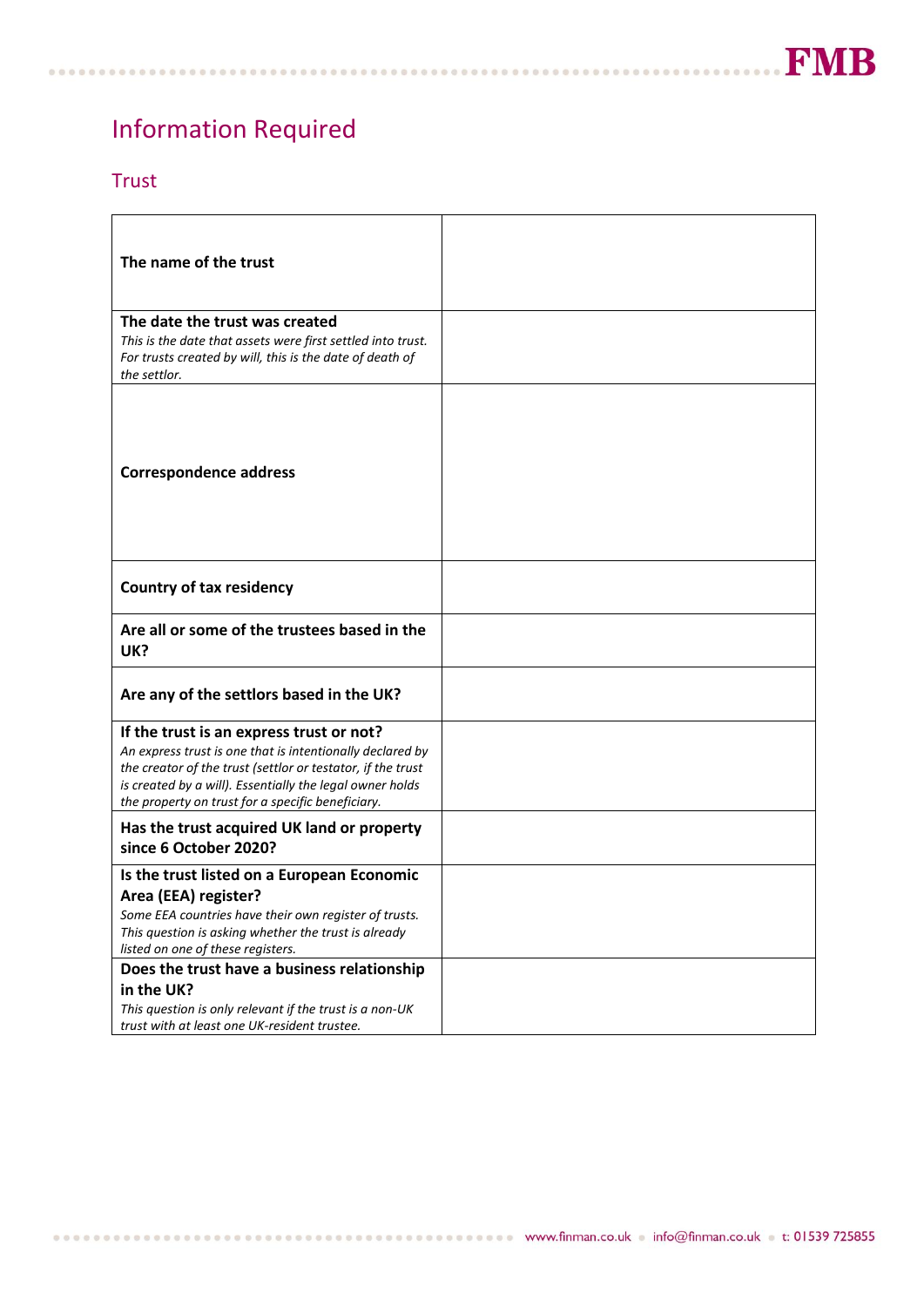#### Trust Assets

| <b>Estimated market value of assets held</b>                                                                                                                                                                                                                                                       |  |
|----------------------------------------------------------------------------------------------------------------------------------------------------------------------------------------------------------------------------------------------------------------------------------------------------|--|
| Date the assets were settled                                                                                                                                                                                                                                                                       |  |
| <b>Money</b><br>Trustees will need the total amount of money in the<br>trust. If more than one amount has been added to the<br>trust over time, then these should be added together.                                                                                                               |  |
| <b>Property or land</b><br>Trustees will need the address, name or description of<br>the property or land; estimated full value of the<br>property or land at the time of registering the trust;<br>estimated value of the portion of land or property held<br>in trust if it does not own it all. |  |
| <b>Shares and investment funds</b><br>Trustees will need the full name of the fund/share held,<br>the number of shares/units held, class and type of<br>share/unit and the approximate value of the<br>shares/units when registering the trust.                                                    |  |
| <b>Business</b><br>For a business run by the trust, trustees will need the<br>business's name, description of the business, business<br>address and current estimated value.                                                                                                                       |  |
| Partnerships<br>Where the trust is a partner in a partnership, trustees<br>will need the name of the partnership, a description of<br>the partnership and the start date.                                                                                                                          |  |
| Other assets (such as cars, jewellery or art)<br>Trustees will need a description of the asset, the value<br>of the asset at the time the trust is being registered.                                                                                                                               |  |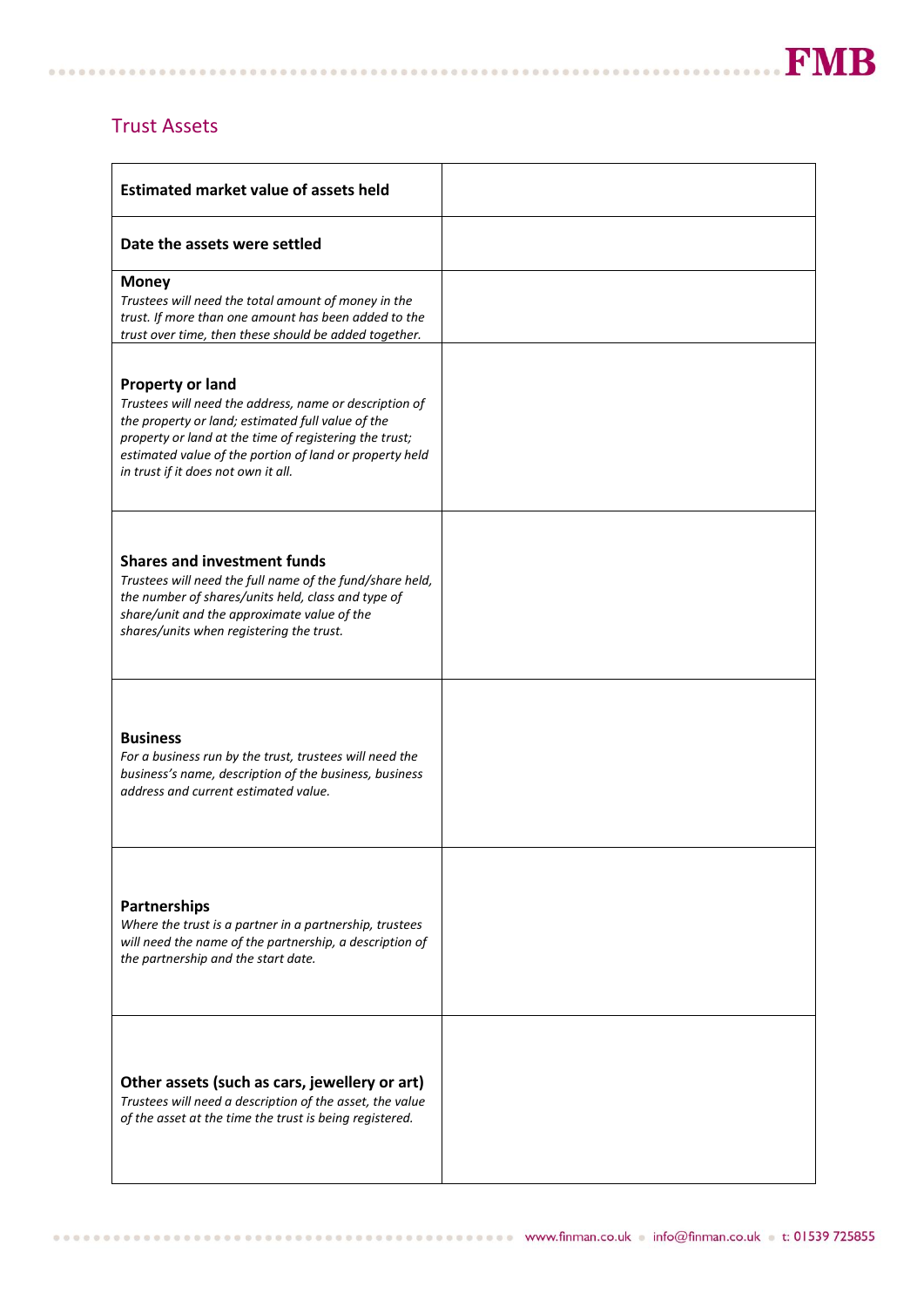#### Lead Trustee

All trustees are equally legally responsible for the trust, but you must nominate one 'lead' trustee to be the main point of contact for HMRC. The lead trustee will receive the trust's UTR if registering a taxable trust and a URN if registering a non-taxable trust.

| <b>Name</b>                                                                                                                                                                                |  |
|--------------------------------------------------------------------------------------------------------------------------------------------------------------------------------------------|--|
| Date of birth                                                                                                                                                                              |  |
| <b>Address</b>                                                                                                                                                                             |  |
| <b>Email address</b>                                                                                                                                                                       |  |
| <b>Telephone number</b>                                                                                                                                                                    |  |
| <b>Country of residence</b><br>This is usually the country where the individual lives<br>and works most of the time during the tax year.                                                   |  |
| <b>Country of nationality</b><br>This is the country of which the individual is a national.<br>In most cases, this is where the individual was born<br>and where their passport is issued. |  |
| National Insurance number (if they're a UK<br>citizen)                                                                                                                                     |  |
| Passport details and address (if they're not<br>a UK citizen)                                                                                                                              |  |
| <b>Mental Capacity</b>                                                                                                                                                                     |  |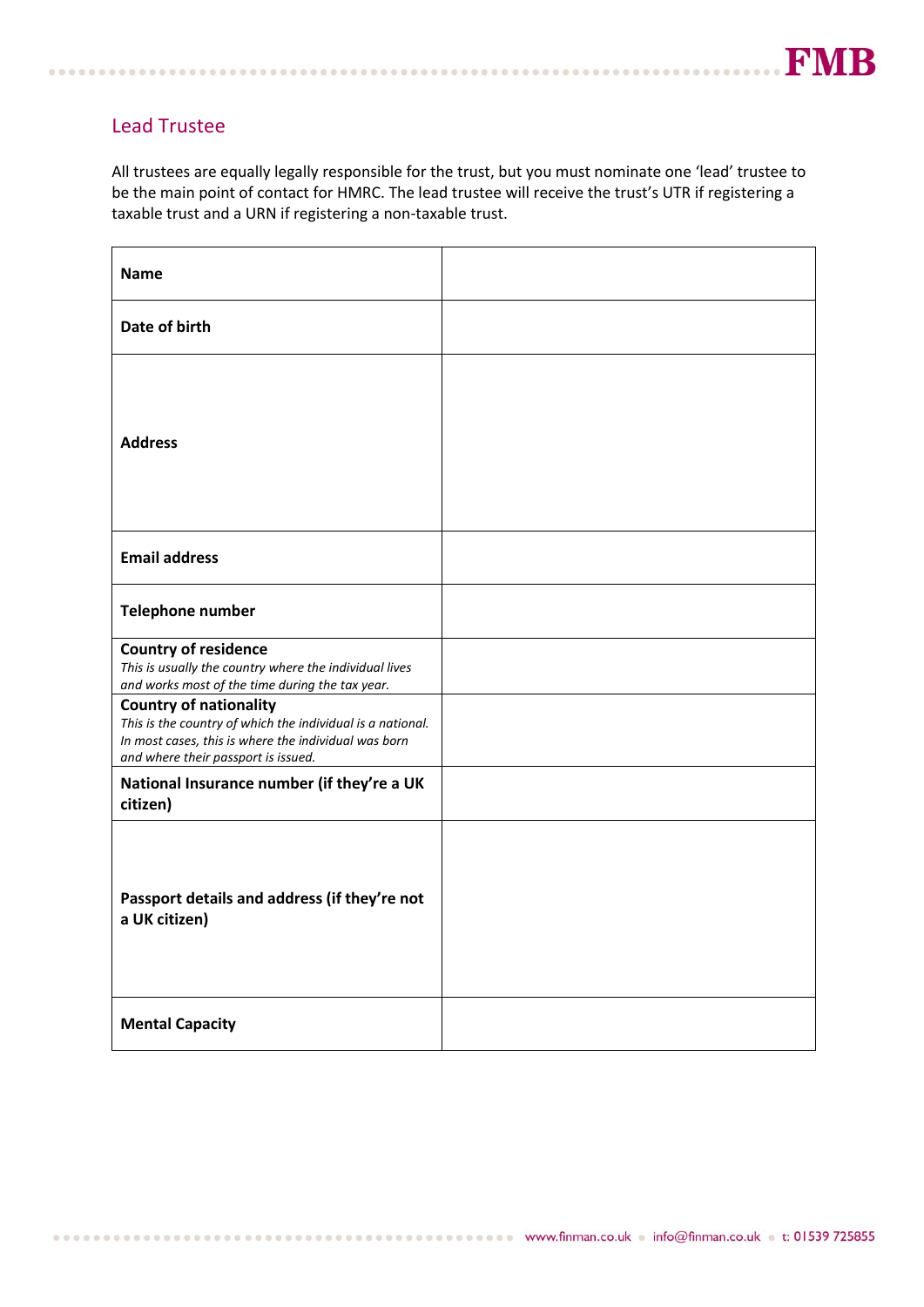## Deceased Settlors (if applicable)

A settlor is an individual who has put assets into a trust.

| <b>Deceased Settlor 1 Name</b>  |  |
|---------------------------------|--|
| Date of birth                   |  |
| Last known country of residence |  |
| <b>Country of nationality</b>   |  |

| <b>Deceased Settlor 2 Name</b>  |  |
|---------------------------------|--|
| Date of birth                   |  |
| Last known country of residence |  |
| <b>Country of nationality</b>   |  |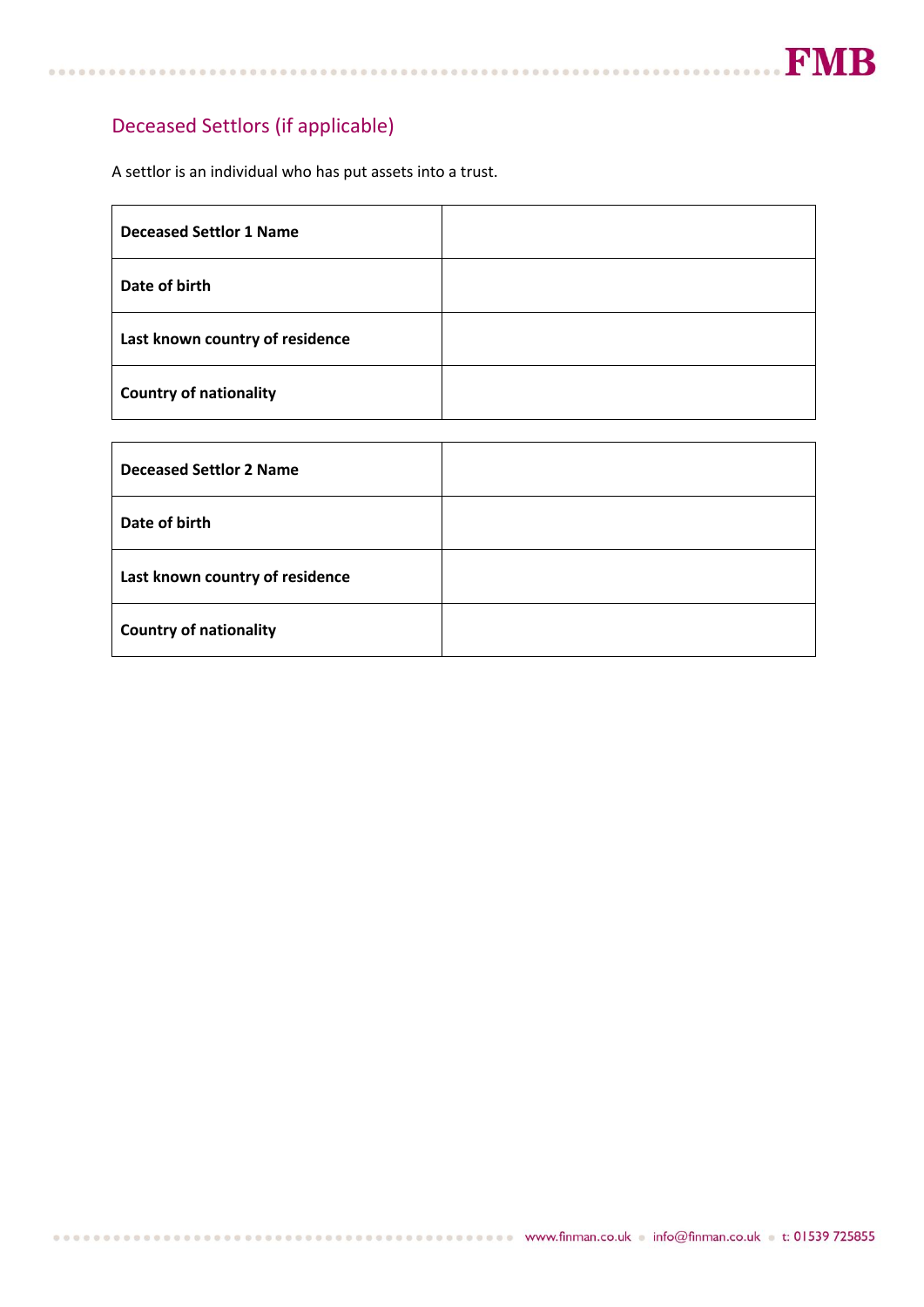### Other Individuals

For other individuals involved in the trust including more trustees, living settlors, protectors and beneficiaries.

| <b>Other Individual 1 Name</b>                                                                                                                                                             |  |
|--------------------------------------------------------------------------------------------------------------------------------------------------------------------------------------------|--|
| Date of birth                                                                                                                                                                              |  |
| Position / capacity in relation to the trust                                                                                                                                               |  |
| <b>Address</b>                                                                                                                                                                             |  |
| <b>Country of residence</b><br>This is usually the country where the individual lives<br>and works most of the time during the tax year.                                                   |  |
| <b>Country of nationality</b><br>This is the country of which the individual is a national.<br>In most cases, this is where the individual was born<br>and where their passport is issued. |  |
| Mental capacity at the time of registration                                                                                                                                                |  |
| National Insurance number (if they're a UK<br>citizen)                                                                                                                                     |  |
| Passport details and address (if they're not<br>a UK citizen)                                                                                                                              |  |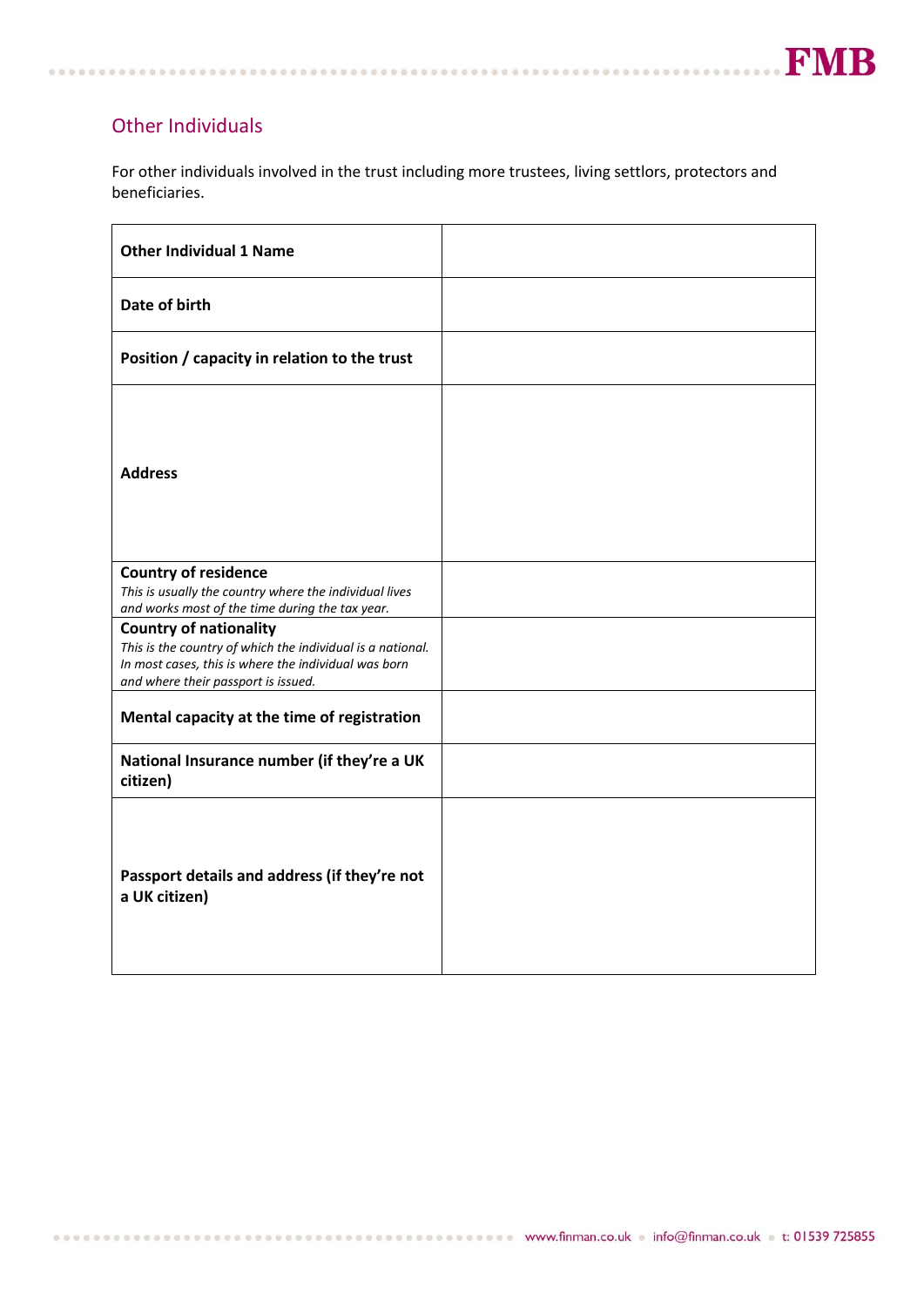| <b>Other Individual 2 Name</b>                                                                                                                                                             |  |
|--------------------------------------------------------------------------------------------------------------------------------------------------------------------------------------------|--|
| Date of birth                                                                                                                                                                              |  |
| Position / capacity in relation to the trust                                                                                                                                               |  |
| <b>Address</b>                                                                                                                                                                             |  |
| <b>Country of residence</b><br>This is usually the country where the individual lives<br>and works most of the time during the tax year.                                                   |  |
| <b>Country of nationality</b><br>This is the country of which the individual is a national.<br>In most cases, this is where the individual was born<br>and where their passport is issued. |  |
| Mental capacity at the time of registration                                                                                                                                                |  |
| National Insurance number (if they're a UK<br>citizen)                                                                                                                                     |  |
| Passport details and address (if they're not<br>a UK citizen)                                                                                                                              |  |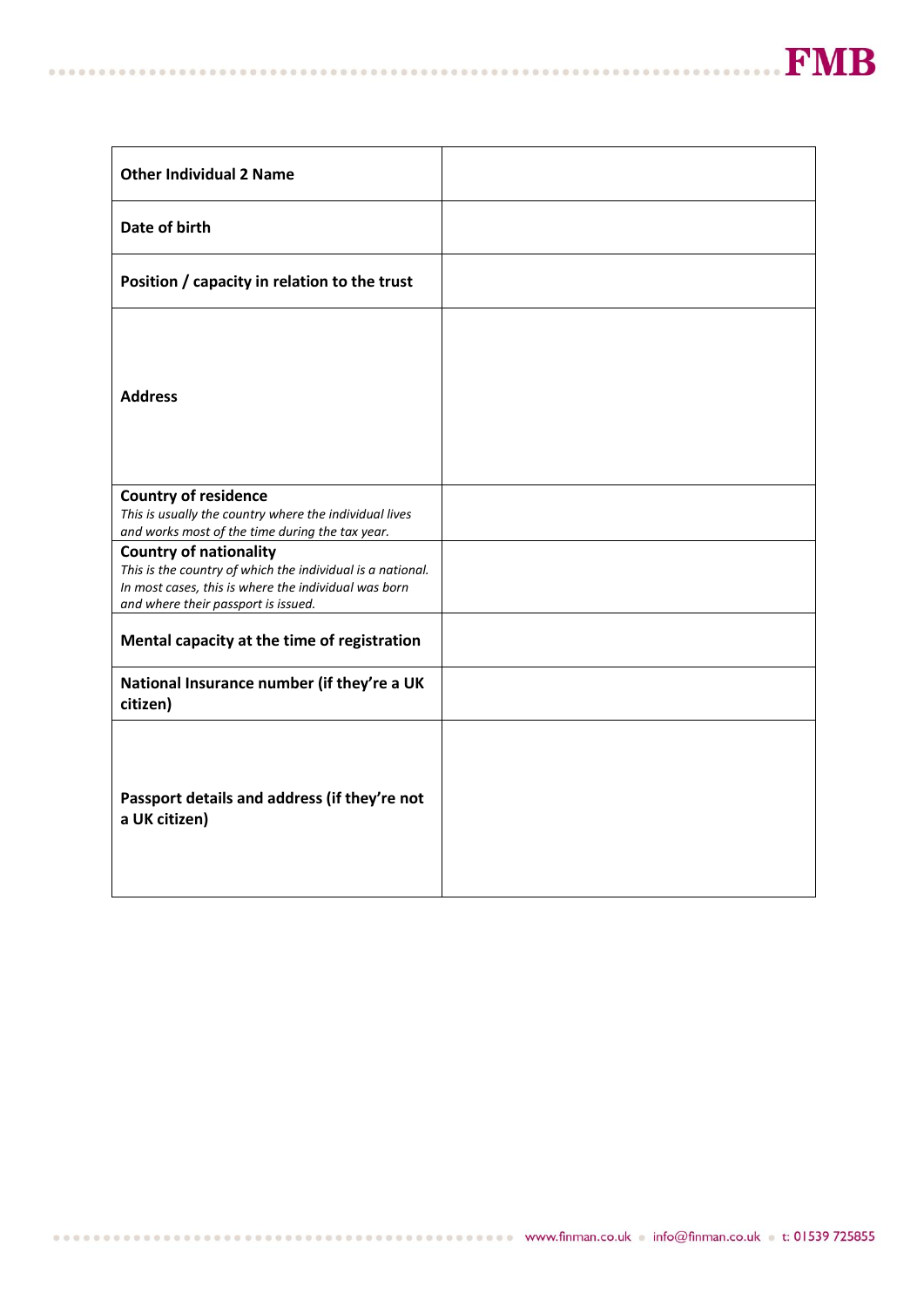| <b>Other Individual 3 Name</b>                                                                                                                                                             |  |
|--------------------------------------------------------------------------------------------------------------------------------------------------------------------------------------------|--|
| Date of birth                                                                                                                                                                              |  |
| Position / capacity in relation to the trust                                                                                                                                               |  |
| <b>Address</b>                                                                                                                                                                             |  |
| <b>Country of residence</b><br>This is usually the country where the individual lives<br>and works most of the time during the tax year.                                                   |  |
| <b>Country of nationality</b><br>This is the country of which the individual is a national.<br>In most cases, this is where the individual was born<br>and where their passport is issued. |  |
| Mental capacity at the time of registration                                                                                                                                                |  |
| National Insurance number (if they're a UK<br>citizen)                                                                                                                                     |  |
| Passport details and address (if they're not<br>a UK citizen)                                                                                                                              |  |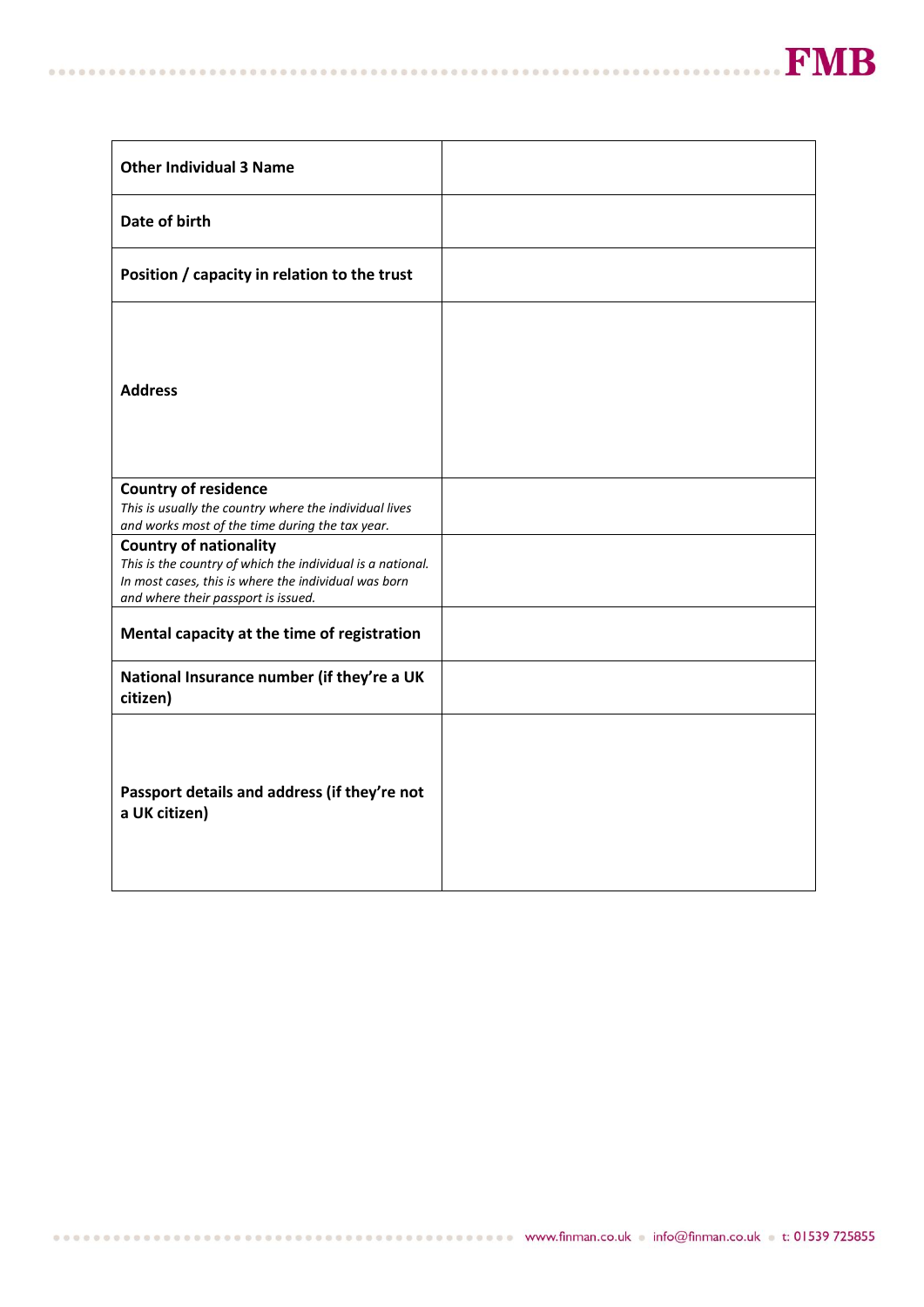| <b>Other Individual 4 Name</b>                                                                                                                                                             |  |
|--------------------------------------------------------------------------------------------------------------------------------------------------------------------------------------------|--|
| Date of birth                                                                                                                                                                              |  |
| Position / capacity in relation to the trust                                                                                                                                               |  |
| <b>Address</b>                                                                                                                                                                             |  |
| <b>Country of residence</b><br>This is usually the country where the individual lives<br>and works most of the time during the tax year.                                                   |  |
| <b>Country of nationality</b><br>This is the country of which the individual is a national.<br>In most cases, this is where the individual was born<br>and where their passport is issued. |  |
| Mental capacity at the time of registration                                                                                                                                                |  |
| National Insurance number (if they're a UK<br>citizen)                                                                                                                                     |  |
| Passport details and address (if they're not<br>a UK citizen)                                                                                                                              |  |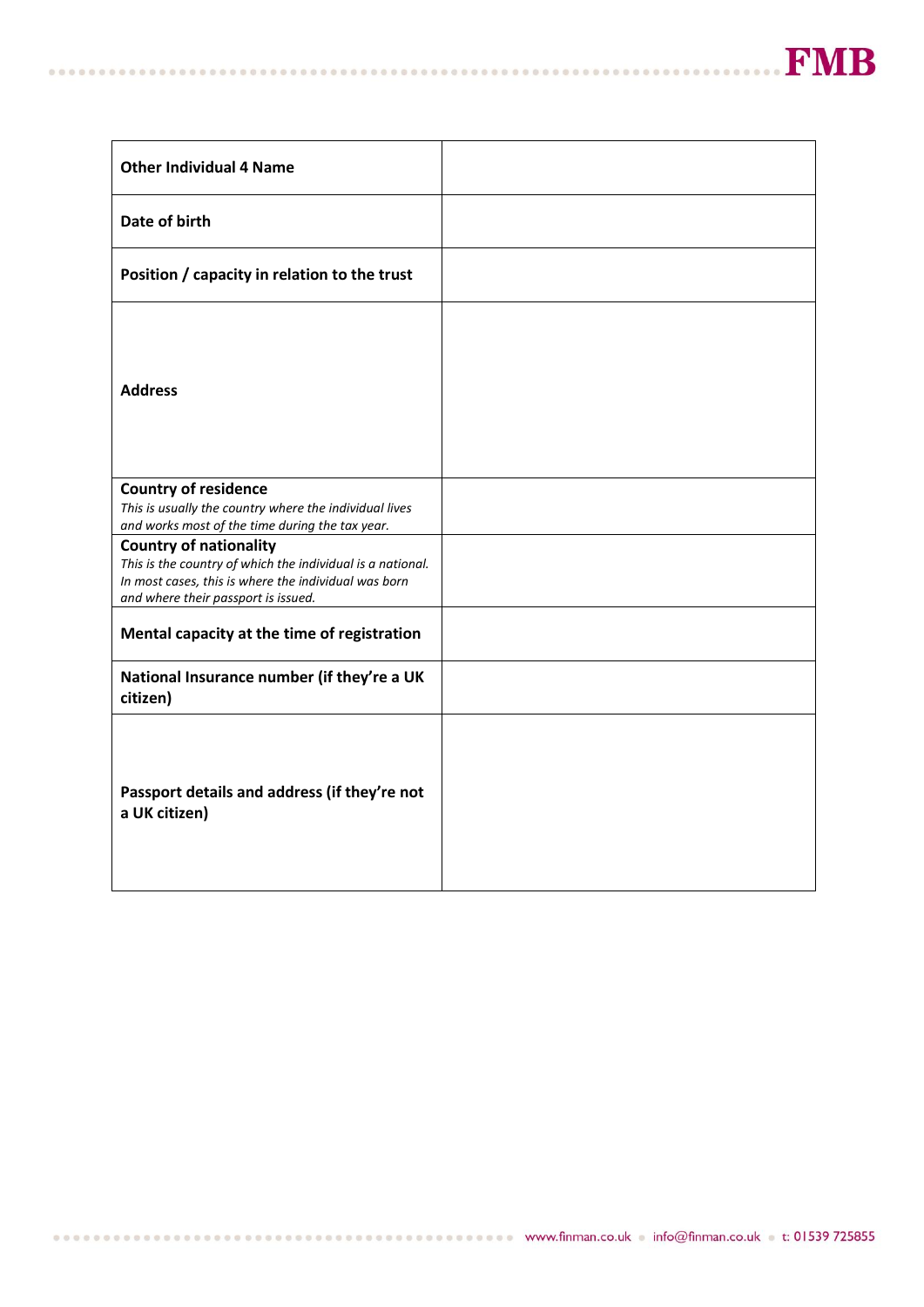#### Named Beneficiaries

You must give details of all individuals, trusts, charities and organisations named as beneficiaries in the deed. Some named beneficiaries will only benefit when a certain event happens, such as when another beneficiary dies. You can include these in a class of beneficiaries until the event occurs. At that point, provide their details on the register as a named beneficiary.

| <b>Beneficiary 1 Name</b>                                                                                                                                                                  |  |
|--------------------------------------------------------------------------------------------------------------------------------------------------------------------------------------------|--|
| Date of birth                                                                                                                                                                              |  |
| <b>Country of nationality</b><br>This is the country of which the individual is a national.<br>In most cases, this is where the individual was born<br>and where their passport is issued. |  |
| <b>National Insurance Number</b>                                                                                                                                                           |  |
| <b>Mental Capacity</b>                                                                                                                                                                     |  |

| <b>Beneficiary 2 Name</b>                                                                                                                                                                  |  |
|--------------------------------------------------------------------------------------------------------------------------------------------------------------------------------------------|--|
| Date of birth                                                                                                                                                                              |  |
| <b>Country of nationality</b><br>This is the country of which the individual is a national.<br>In most cases, this is where the individual was born<br>and where their passport is issued. |  |
| <b>National Insurance Number</b>                                                                                                                                                           |  |
| <b>Mental Capacity</b>                                                                                                                                                                     |  |

| <b>Beneficiary 3 Name</b>                                                                                                                                                                  |  |
|--------------------------------------------------------------------------------------------------------------------------------------------------------------------------------------------|--|
| Date of birth                                                                                                                                                                              |  |
| <b>Country of nationality</b><br>This is the country of which the individual is a national.<br>In most cases, this is where the individual was born<br>and where their passport is issued. |  |
| <b>National Insurance Number</b>                                                                                                                                                           |  |
| <b>Mental Capacity</b>                                                                                                                                                                     |  |